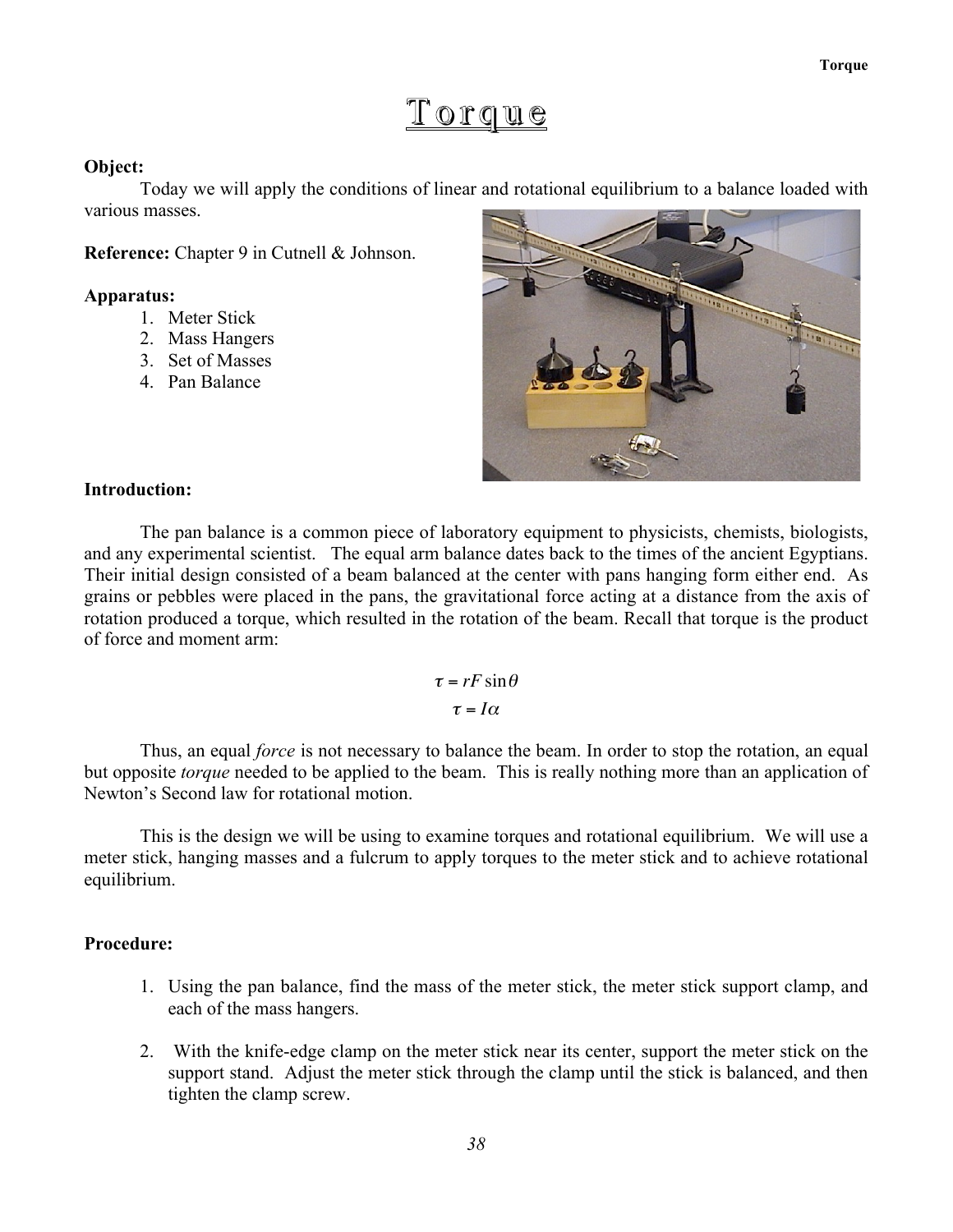

Record the distance of the balancing point, *ro*, from the zero end of the meter stick as indicated in figure 1. Note that the support will not necessarily be centered at the 50 cm mark on the meter stick.

- CASE I: TWO KNOWN MASSES
	- 1. With the meter stick on the support stand at  $r_o$ , suspend a mass  $m_l = 200$  gm at the 15 cm position.
	- 2. Suspend a second mass  $m_2=200$  gm on the other side of the support and adjust its moment arm, *r2*, until rotational equilibrium is achieved. Record the moment arm, *r2*, as indicated in figure 2.



**Figure 2: Balancing two known masses**

3. Calculate the clockwise and counter-clockwise torques about the balancing point, *ro*. How do they compare? What is the % difference between them? (Be sue to take into account the masses of the hangers!!)

CASE II: THREE KNOWN MASSES

- 1. Remove all the masses from the previous part such that the meter stick is again balanced at its fulcrum.
- 2. With the meter stick supported at  $r_o$ , suspend  $m_l$ =100 gm at the 30 cm mark, and  $m_l$ =200 gm at the 70 cm mark. Now suspend  $m<sub>3</sub>=150$  gm and adjust its moment arm until the system is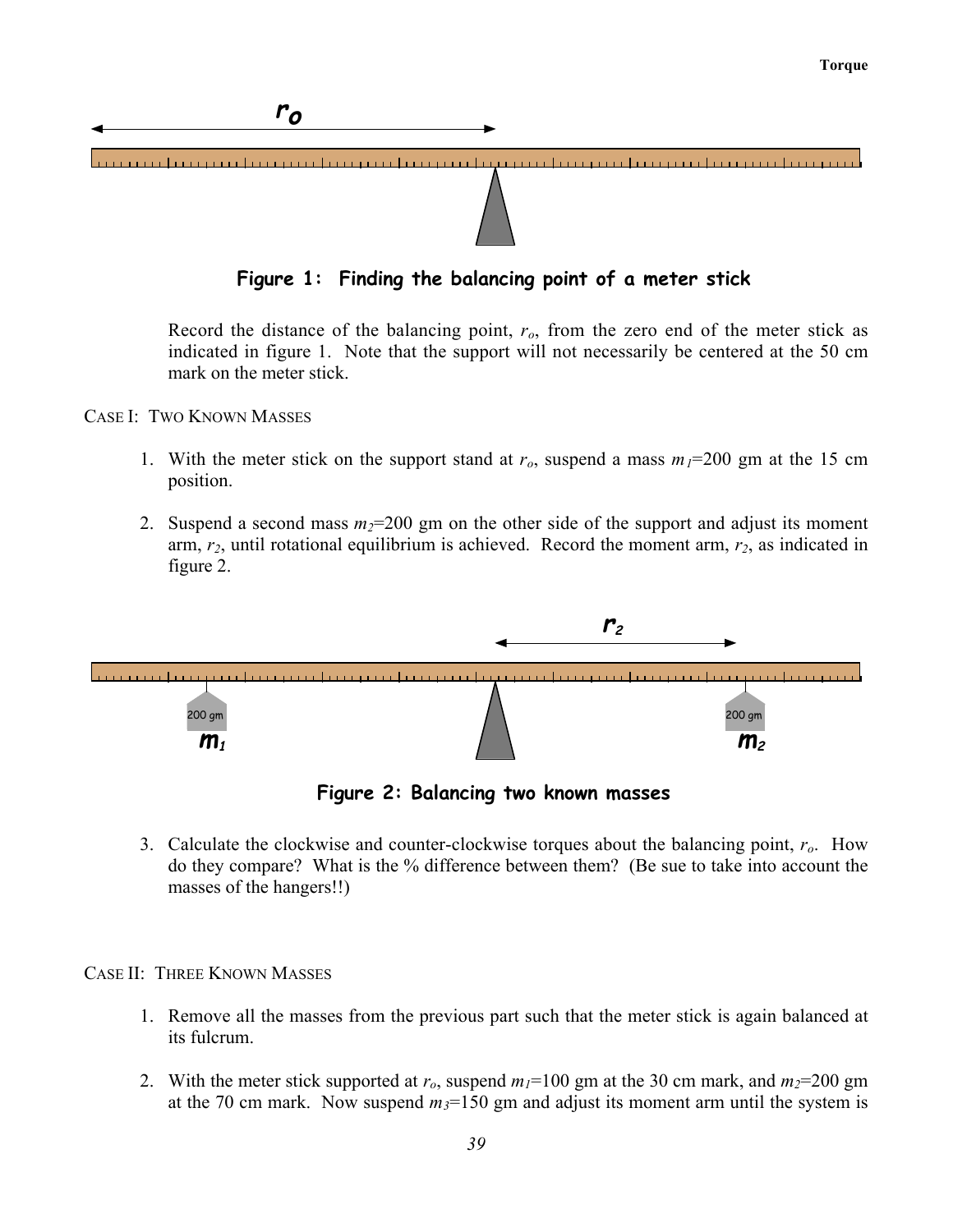in rotational equilibrium as shown in figure 3. Record *r3*. Again, calculate the clockwise and counter-clockwise torques and compare.



**Figure 3: Balancing three known masses.**

3. With  $m_1=100$  gm at the 20 cm mark, and  $m_2=200$  gm at the 60 cm mark, calculate the theoretical value of the moment arm  $r_3$  for  $m_3=50$  gm. Find the value experimentally and compare the theoretical and experimental values. Record their % difference.

CASE III: AN UNKNOWN MASS

- 1. Again, remove all the masses from the previous part such that the meter stick is again balanced at its fulcrum.
- 2. With the meter stick supported at  $r<sub>o</sub>$ , suspend the unknown mass,  $m<sub>1</sub>$ , near one end of the meter stick, say at about the 10 cm mark or so. Suspend from the other end of the meter stick an appropriate known mass and adjust its position until rotational equilibrium is achieved. Compute the value of the unknown mass by calculating clockwise and counter-clockwise torques, etc.
- 3. Use the pan balance to measure the unknown mass and compare to the calculated value. Compute the % difference.

CASE IV: METER STICK WITH ONE MASS

In the previous cases, the mass of the meter stick was not explicitly taken into account. This was because the weight of the meter stick acted through the fulcrum, which we were using as our center of rotation. Recall that when the moment arm is zero, the corresponding torque is also zero. Thus, the weight of the meter stick contributed no clockwise or counter-clockwise rotation and was ignored.

If we change the support position, we can no longer ignore the mass of the meter stick and its contribution to the torque about the center of rotation.

1. Loosen the support clamp and reposition it at the 30 cm mark on the meter stick.